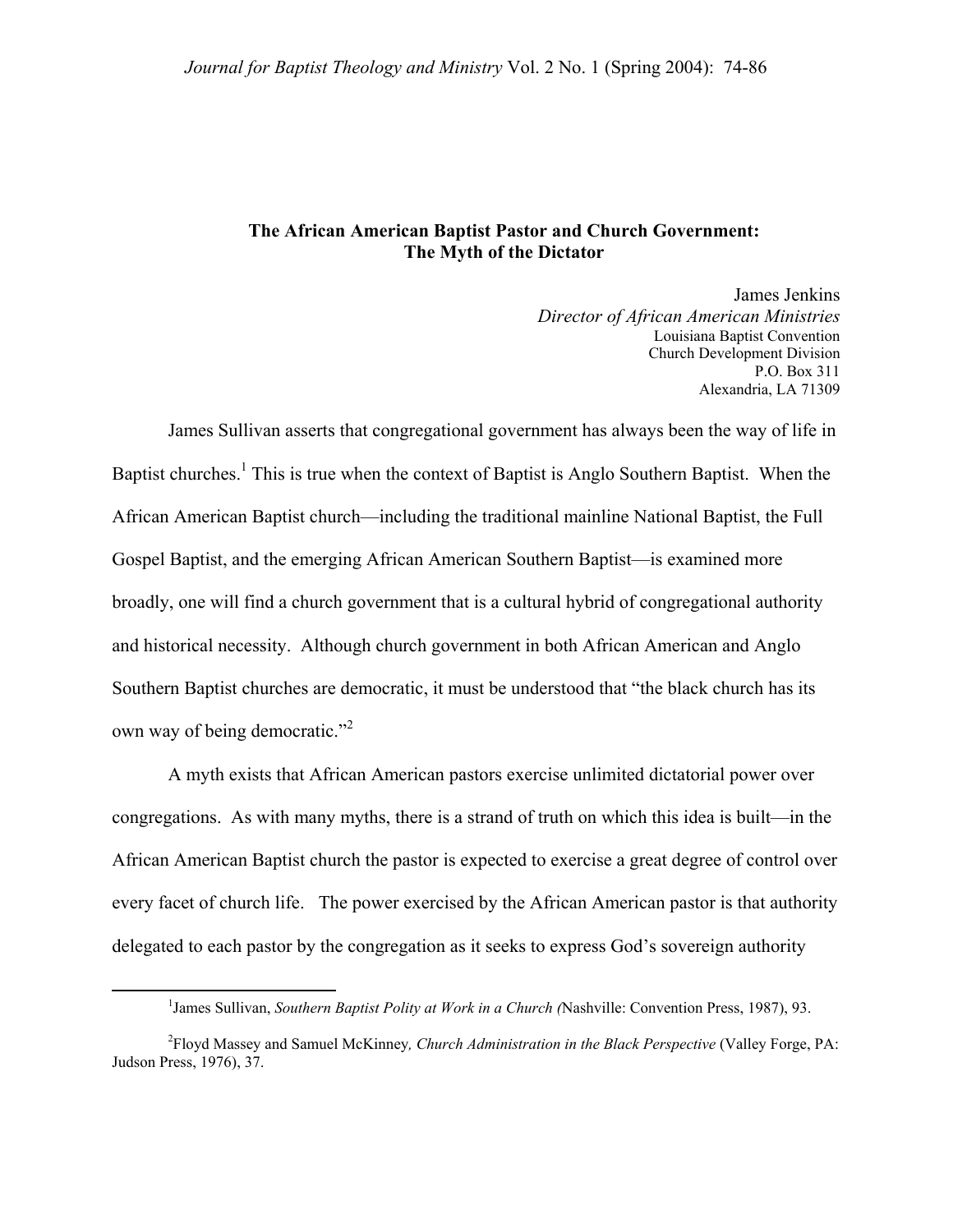over the life of the congregation.<sup>[3](#page-1-0)</sup> The degree of control that the pastor has, however, is still subject to the will of the congregation. In this way both Anglo Southern and African American Baptist churches are congregationally governed—the difference is the extent of control.

## **African American Baptist Church Government**

The church polity of the historic African American Baptist church is best termed as "congregational-sanctioned pastoral-government." The position of George McCalep, an African American Southern Baptist pastor, notes that the voting of a church for a pastor represents and typifies the practice of congregational-sanctioned pastoral-government: "The only vote on a person should come when the church votes to discern the will of God in the calling of a pastor. Afterwards, other methods and procedures should be established to select leadership positions."<sup>[4](#page-1-1)</sup>

Since 1926, the stated polity of the National Baptist Convention—the largest African American mainline denomination—affirms the right of the local church to self-government by divine authority.<sup>[5](#page-1-2)</sup> Hence, African American Baptist churches practice congregational government. The extent of congregational involvement is more limited than that of the typical Anglo Southern Baptist churches. Congregational involvement in the polity of African American Baptist churches is twofold. First, the congregation decides who will be pastor. Second, the congregation decides the timing of the transfer of decision-making power from the church officers to the pastor.

The African American pastor does not truly become the pastor of the church until these two processes have occurred. "When elected and installed, he is not truly the pastor. He becomes

 $\frac{1}{3}$  $3$ Ibid., 33.

<span id="page-1-2"></span><span id="page-1-1"></span><span id="page-1-0"></span><sup>4</sup> George McCalep, *Faithful Over a Few Things* (Lithonia, GA: Orman Press Lithonia, 1996), 21.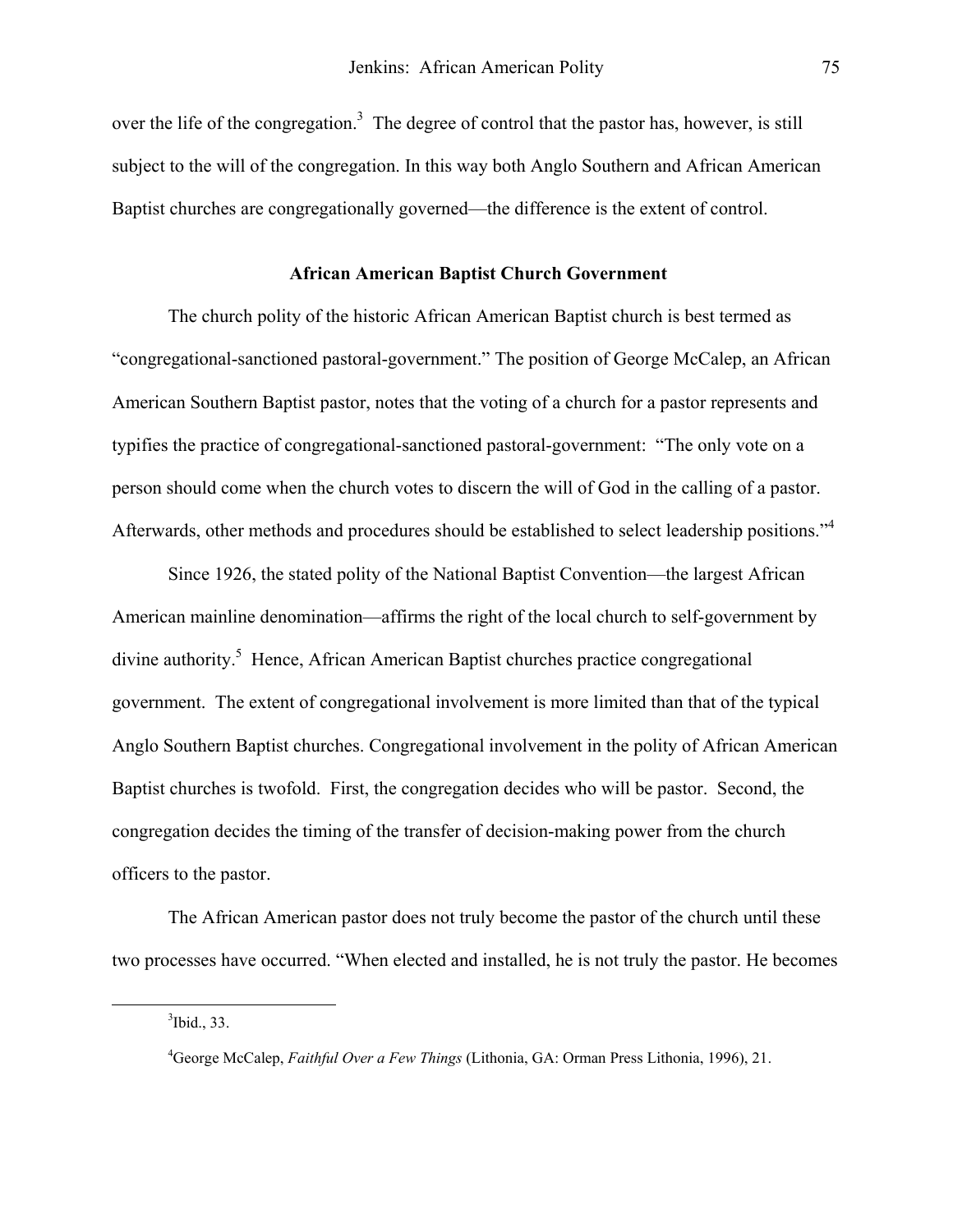the pastor as his ability becomes respected and he grows in the hearts of the people. To become pastor means that some officers release authority." <sup>6</sup>

Inherent to these two things happening for the pastor in the life of the church is a concentration of power in one person. As a safeguard to prevent the transfer of authority to a person who is not worthy of the office of pastor, the African American Baptist church has established a pathway—a rite of passage—to authority through which the pastor must traverse.

#### **Pathway to Power**

For the African American pastor—especially in the first pastorate—the process of becoming the pastor may take up to ten years. During the first few years, the pastor transitions from election as pastor to becoming the pastor by accomplishing two tasks: achieving social engagement with the congregation and building a community of influence. These two processes form a pathway to power for the pastor in the church.

### Social Engagement

Social engagement is a necessary component for becoming effectively indigenous to the congregation. Social engagement is the intimate involvement of the pastor with the members of the congregation (and community). Through this intimate involvement, the pastor learns and experiences the culture of the congregation, thereby identifying with them.<sup>7</sup> The African American church is a social-religious organization providing program-ministries for the people of the congregation and community. Historically, church membership was the accepted way of

7 Hozell Francis, *Church Planting in the African American Context* (Grand Rapids: Zondervan, 1999), 20- 21.

 $\frac{1}{5}$ A.M. Townsend, *The Baptist Standard Church Directory and Busy Pastor's Guide (*Nashville: Sunday School Publishing Board of the NBC USA, 1926), 26.

<span id="page-2-1"></span><span id="page-2-0"></span><sup>6</sup> Massey and McKinney*, Church Administration in the Black Perspective,* 35.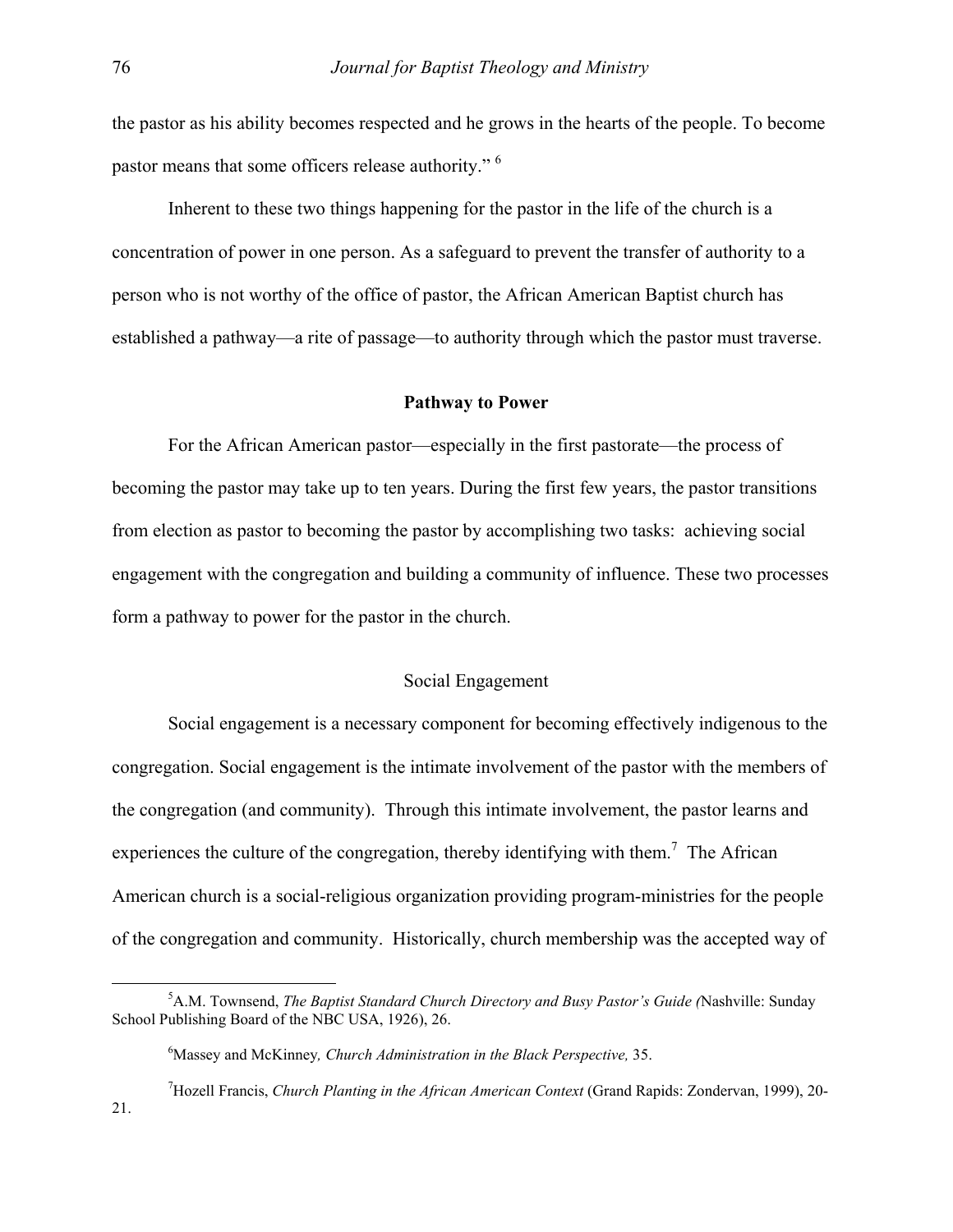establishing identity and status for African Americans when few if any alternative social structures existed through which a sense of community could be established. These limited options have changed to some degree in recent times as education and new opportunities for nonchurch associations have increased. The social identities in Africa-American communities are, however, still largely defined by the church. African American church-life demands that the pastor master the art of social engagement—an essential skill for building a community of influence.

#### Community of Influence

Black church life has always been community based, but not necessarily location specific to a neighborhood. The term now used by African Americans to describe the relation of community and neighborhood is "Da hood," a corruption of the words "the neighborhood." The phrase is meant to convey feelings about the place where one first obtained inclusion into a community defined by connection to a person of influence. In the Black community, churches build pastors, then pastors build communities of influence from which the church grows and ministers.

The concept of community is best understood as the influence that a pastor may exert upon all neighborhoods within five to twenty minutes driving distance. African American church members will journey almost any distance so long as they find a church led by a pastor from their own community of influence.

Ways in which the African American pastor builds a community of influence include:

- Membership in clubs and social organizations
- Political activities (ex. a campaign worker)
- Interchurch fellowship on Annual Day activities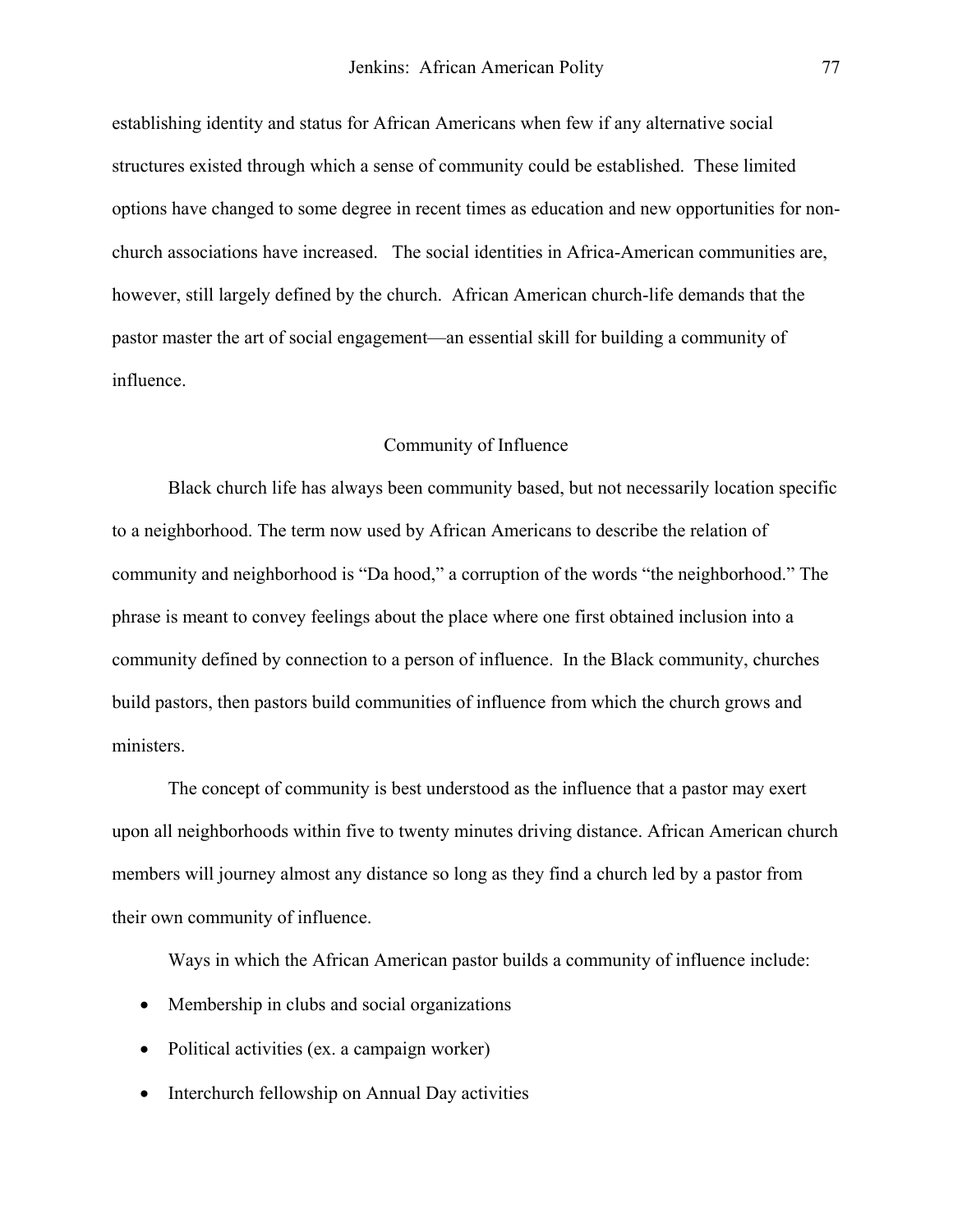- Serving as an advocate for a church member with police, welfare, school, and other public agencies
- Civil rights activities
- Serving on civic and organizational boards
- Operation of head start or day care centers
- Ministerial alliances
- Serving as moderator for one of the many local African American church associations (African American church associations, in keeping with the concept of community, are not related to an area, but rather to a person of influence)
- Surrogate father in households headed by single mother
- Recruiting and grooming "Sons of the House" associate ministers
- Using influence to place "Son of the House" as pastors in churches with vacant pulpits
- Family arbitrators
- Preaching revivals—there are no vocational evangelist in the African American community

The Black church as a social force in the life of the race is nothing new. The Black church tradition is deeply embedded in the politics of the African American community. Upon examination of the listed ways in which the African American pastors construct communities of influence, one will find that the role of the African American pastor of today is a continuation of the historic role assigned to them by the church and the community.

# **The Role and Authority of the Pastor**

The accomplishment of these two tasks—social engagement and building a community of influence—demonstrates the worthiness of the pastor to receive and execute the roles and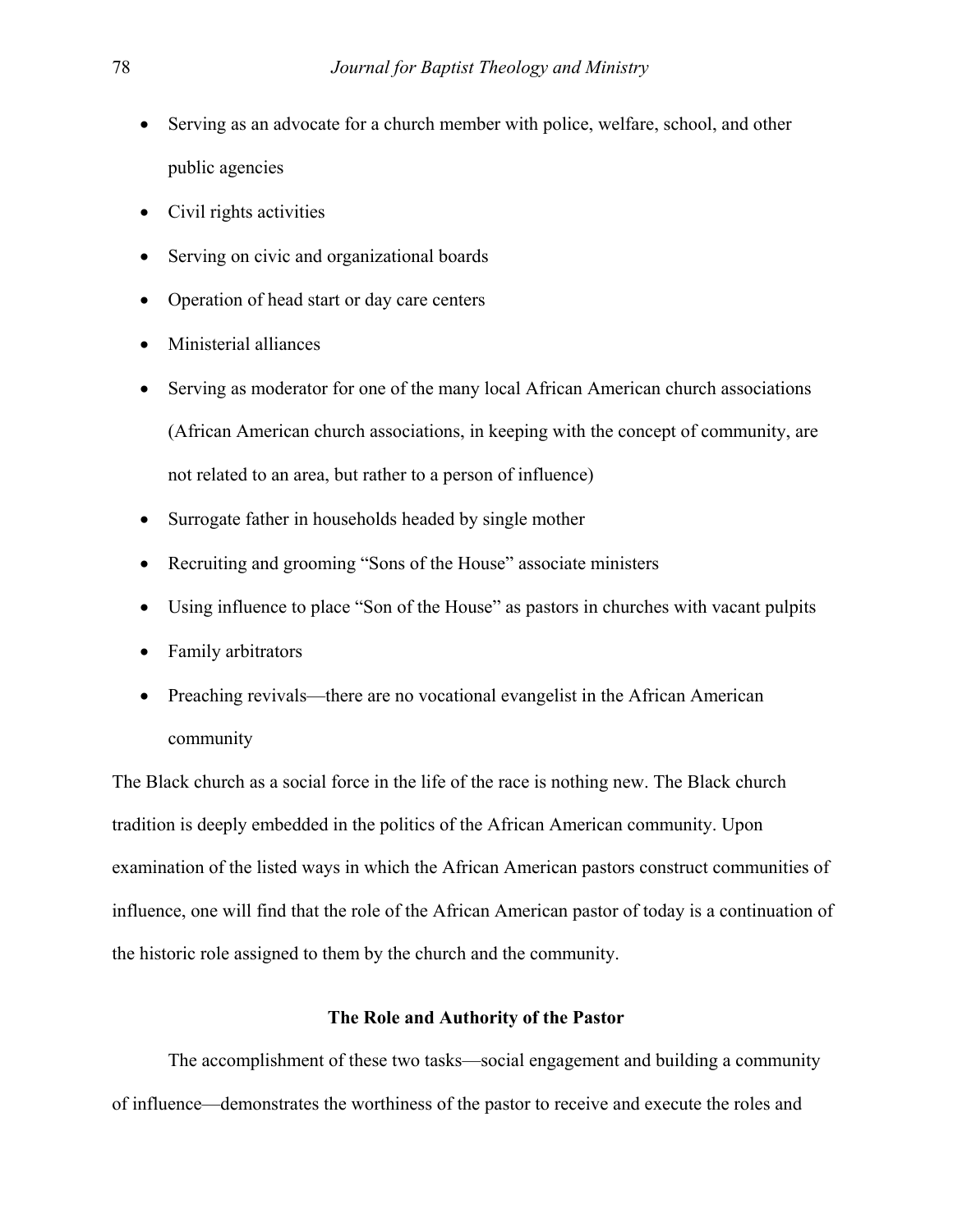tasks historically assigned to the black church by the black community. The Black church historian Carter G. Woodson states that the Black church has historically served many social purposes that were never required among other groups.<sup>[8](#page-5-0)</sup> The high pastoral control in the African American church is a necessary pairing of authority with the expected, historic role of the pastor in the African American community—to speak quickly and authoritatively concerning the needs of the local congregation and the wider community.

The accomplishment of these two tasks allows the congregation to recognize and assent to the divine authority of the African American pastor. The pastor is a prophetic minister with a prophetic message and provides leadership to the congregation through the congregational-sanctioned pastoral-government structure.<sup>[9](#page-5-1)</sup> The role of the African American pastor is in many ways a parallel to the role of the Old Testament prophet. The authority of the pastor is derived from the call of God and the call of the people. "When a black pastor tells someone to do something, he is not speaking for himself but for the congregation."<sup>[10](#page-5-2)</sup>

 A major difference between Anglo and African-American pastors is found in the amount of accountability exerted by the congregation or a group within the congregation over the pastor. Unlike the common practice of pastoral accountability found in many Anglo congregations, a report on local church, African-American pastors revealed that only ten percent of those pastors surveyed said that there was a group in the church to which they were accountable.<sup>11</sup> The report

<span id="page-5-0"></span> $\frac{1}{8}$ Eric Lincoln and Lawrence Mamiya, *The Black Church in the African American Experience* (London: Duke University Press Durham, 1990), 44.

<sup>9</sup> Carlyle Stewart III, *African American Church Growth: 12 Principles for Prophetic Ministry* (Nashville: Abingdon, 1994), 22-23.

<span id="page-5-2"></span><span id="page-5-1"></span><sup>10</sup>Massey and McKinney*, Church Administration in the Black Perspective, 33*

<span id="page-5-3"></span><sup>11</sup>George Barna, *African Americans & Their Faith* (Oxnard, CA: The Barna Institute 1999), 74.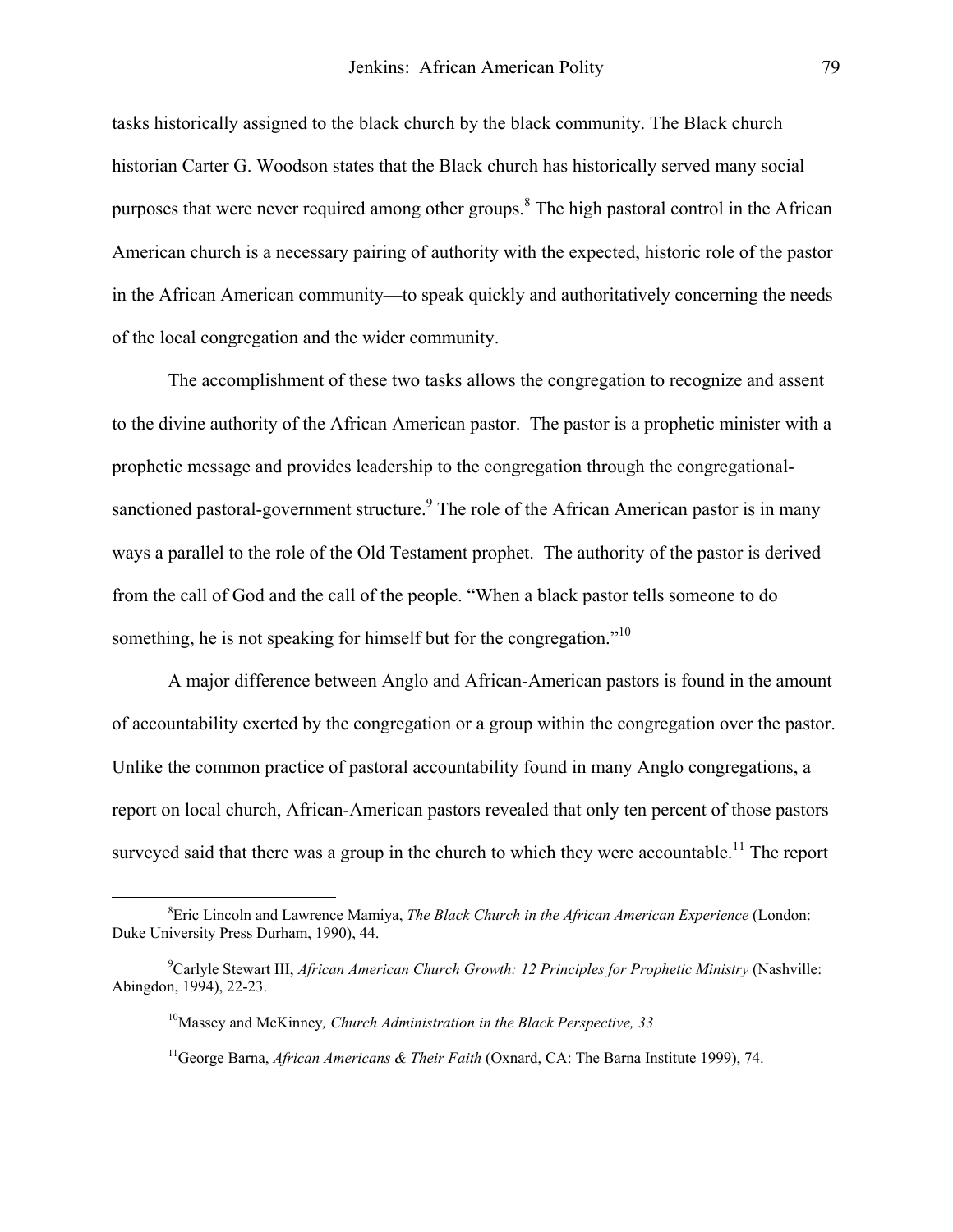also showed that the older the pastor, the less authority the lay leaders of the church possessed and the less accountability there was for the pastor.

## **Prerogative Power**

One has power—the ability to do or act—only if one has the authority and influence to bring about change or achieve a desired goal.<sup>12</sup> For the African American Baptist pastor, success in traversing the pathway to power results in the power to set goals and enact change in line with the preferences of the pastor. This pastoral preference is known as "prerogative power." Although common in many ways to all African American Baptist pastors—including the National, Full Gospel, and Southern Baptist—prerogative power is a National Baptist distinctive.

"The black church demands that the pastor lead."[13 A](#page-6-1)ny African American Baptist pastor who cannot assert prerogative power is "considered ineffectual and weak." The lack of prerogative power can prove fatal to the ministry of a National Baptist pastor.<sup>14</sup> "A pastor, failing to give forceful leadership, strikes the death blow to his own program."[15 O](#page-6-3)ne expression of the prerogative of power for National Baptist pastors is to determine the external relationships of their churches with other local churches. In the traditional African American church, "characteristically, the preferences of the local pastor determine largely whether there will be any external affiliation or activities and how they will be expressed."<sup>[16](#page-6-4)</sup>

<span id="page-6-3"></span> $15$ Ibid., 37.

<span id="page-6-0"></span> <sup>12</sup>Massey and McKinney*, Church Administration in the Black Perspective, 33* 

<span id="page-6-1"></span> $13$ Ibid., 35.

<span id="page-6-2"></span> $14$ Ibid., 35.

<span id="page-6-4"></span><sup>16</sup>Lincoln and Mamiya, *The Black Church in the African American Experience*, 41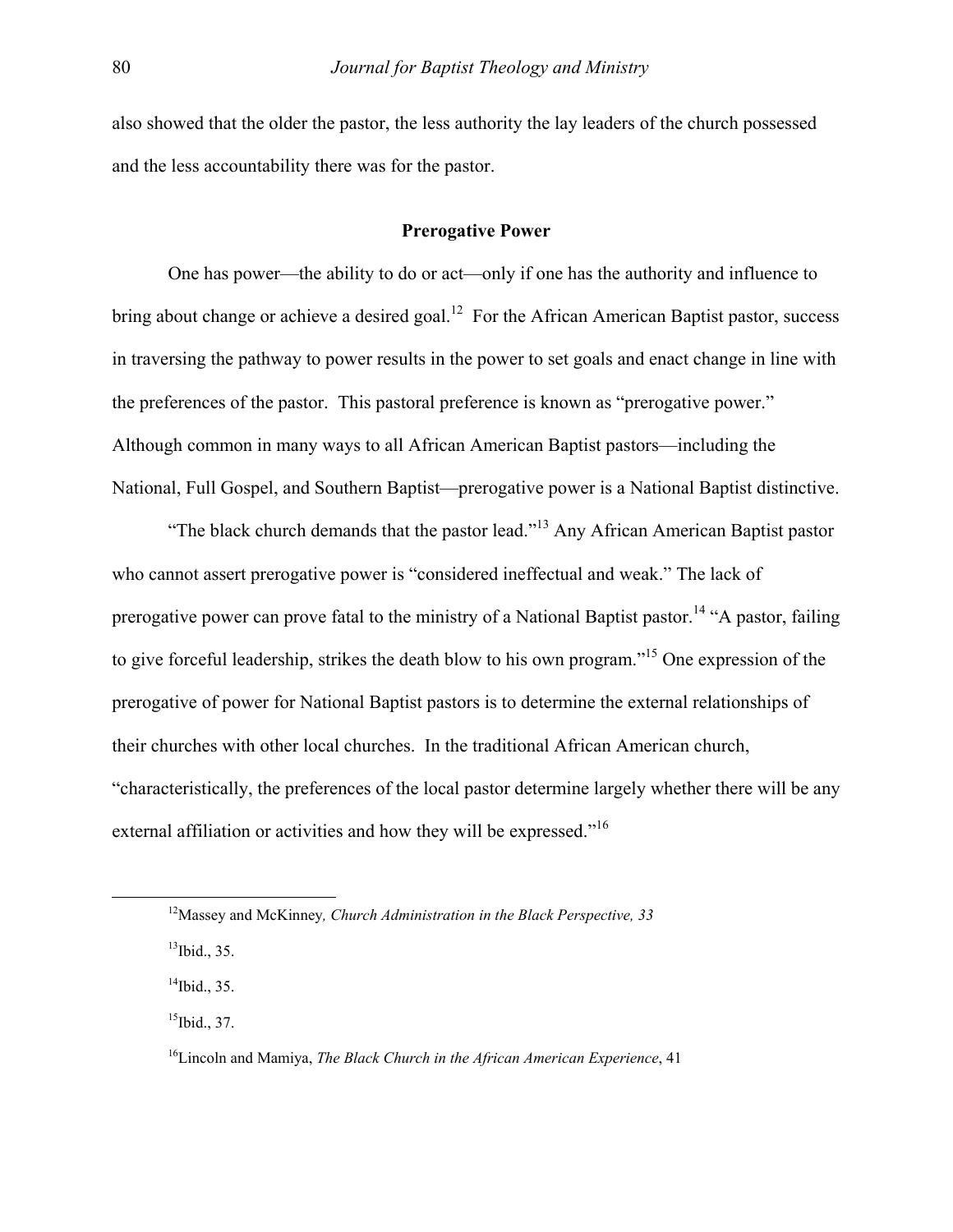### National Baptist Pastors and Associational Bodies

Church associations among black Baptists in America predate associations among many Anglo Baptists. In 1834 black Baptists in Ohio formed the Providence Baptist Association. Following the lead of the Baptists of Ohio, Illinois black Baptists in 1838 formed the Wood River Baptist Association.<sup>17</sup>

The main expression of the African American Baptist church association today is found in the National Baptist Convention. The National Baptist Convention is an umbrella grouping of at least four autonomous national bodies—National Baptist Convention, USA, Inc., Progressive Baptist Convention, National Missionary Baptist Convention, and the National Baptist Convention of America. Also within the structure of the National Baptist Convention, one will find local associations, district associations, and state conventions.<sup>18</sup>

Financial support of these National Baptist associational bodies typically is the payment of "representations fees."[19 R](#page-7-2)epresentation fees are similar to the Dues system used to support Annual Days programs in the local church. Fees are received in lieu of a system of continual, monthly percentage giving, such as the Cooperate Program of the Southern Baptist Convention. Churches quarterly "represent" to the association, which in turn "represent" (at least semiannually) to the state convention, which in turn "represent" annually to one of the national bodies.

The National Baptist Convention understands the concept "association" to be a distinctively Baptist concept and defines the word as "the coming together of churches and

<span id="page-7-1"></span><span id="page-7-0"></span> $18$ Ibid.

<sup>&</sup>lt;sup>17</sup>National Baptist Convention available from http://www.nationalbaptist.com; Internet; accessed 30 April 2004.

<span id="page-7-2"></span><sup>19</sup>Massey and McKinney*, Church Administration in the Black Perspective,* 87.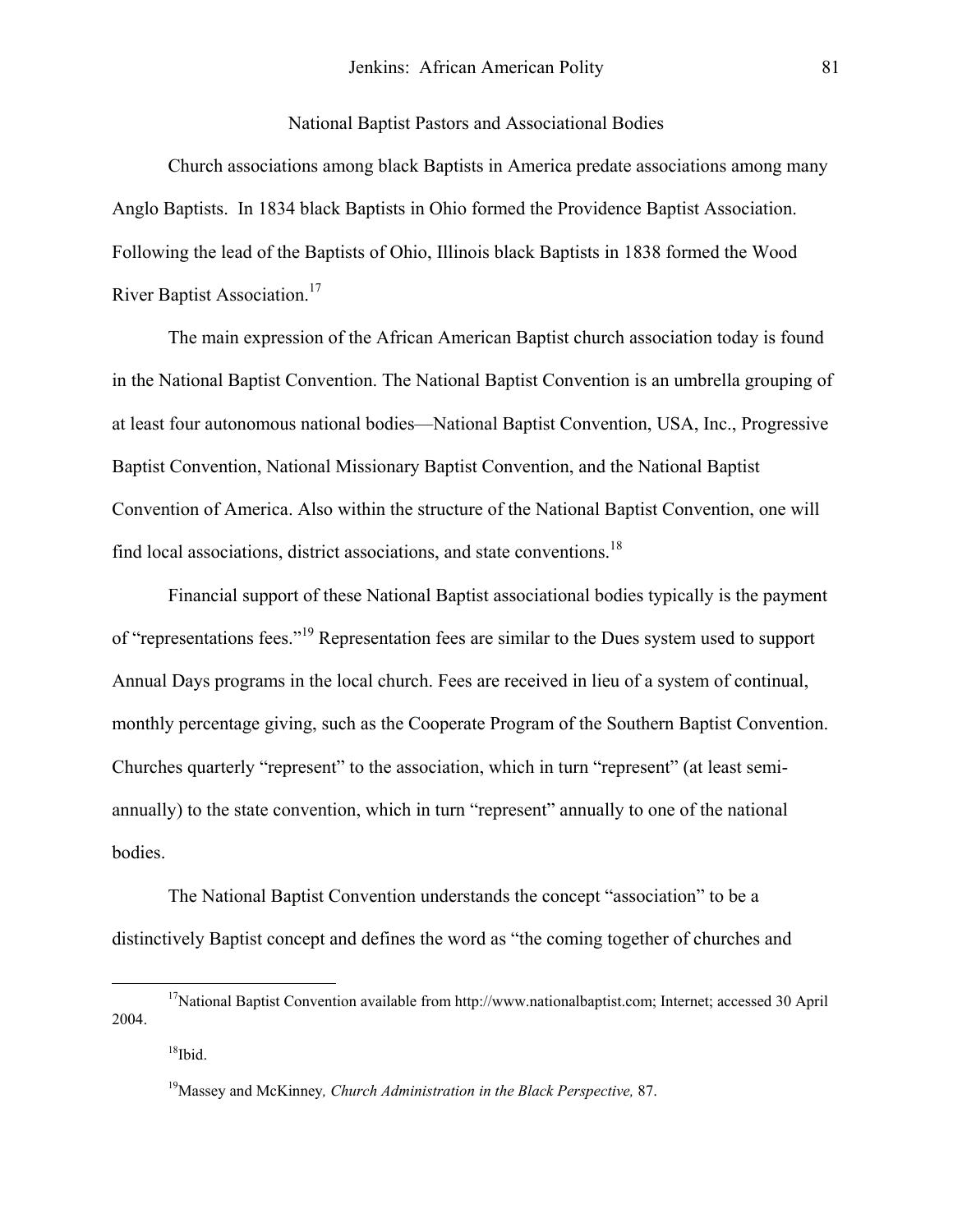churches only, for the purpose of forwarding in mass effort the great cause of missions and Christian education."[20](#page-8-0) The motive then and now for blacks organizing themselves in associations and conventions is for fellowship and mutual support; no denominational authority can compel participation.<sup>[21](#page-8-1)</sup>

The non-geographical sense of community and the identification with persons of influence shape the structure of African American associations. It is not unusual to find up to a dozen National Baptist local church associations and four different state and national conventions overlapping in one geographical area. National Baptist churches located within sight of each other frequently belong to different associations, state conventions, and the national bodies of the National Baptist Convention. The determination as to which associational bodies a church should unite, if any, is the prerogative of the local church pastor and is understood as an appropriate expression of congregational-sanctioned pastoral-government.

## Prerogative Power and Church Association

Although all messengers represent the local church to an associational body, the pastor is the authoritative messenger.<sup>22</sup> Not only does the pastor decide which, if any, associational bodies the church will belong, more importantly the pastor will determine the financial amount the church will "represent." According to Sandy F. Ray, "if a black Baptist pastor told the denominational leader his congregation would give a certain amount to an objective, then it

<span id="page-8-0"></span> <sup>20</sup>A.M. Townsend, *The Baptist Standard Church Directory and Busy Pastor's Guide,* <sup>52</sup>

<span id="page-8-2"></span><span id="page-8-1"></span><sup>21</sup>Lincoln and Mamiya, *The Black Church in the African American Experience*, 41.

 $^{22}$ National Baptist Convention available from http://www.nationalbaptist.com; Internet; accessed 30 April 2004.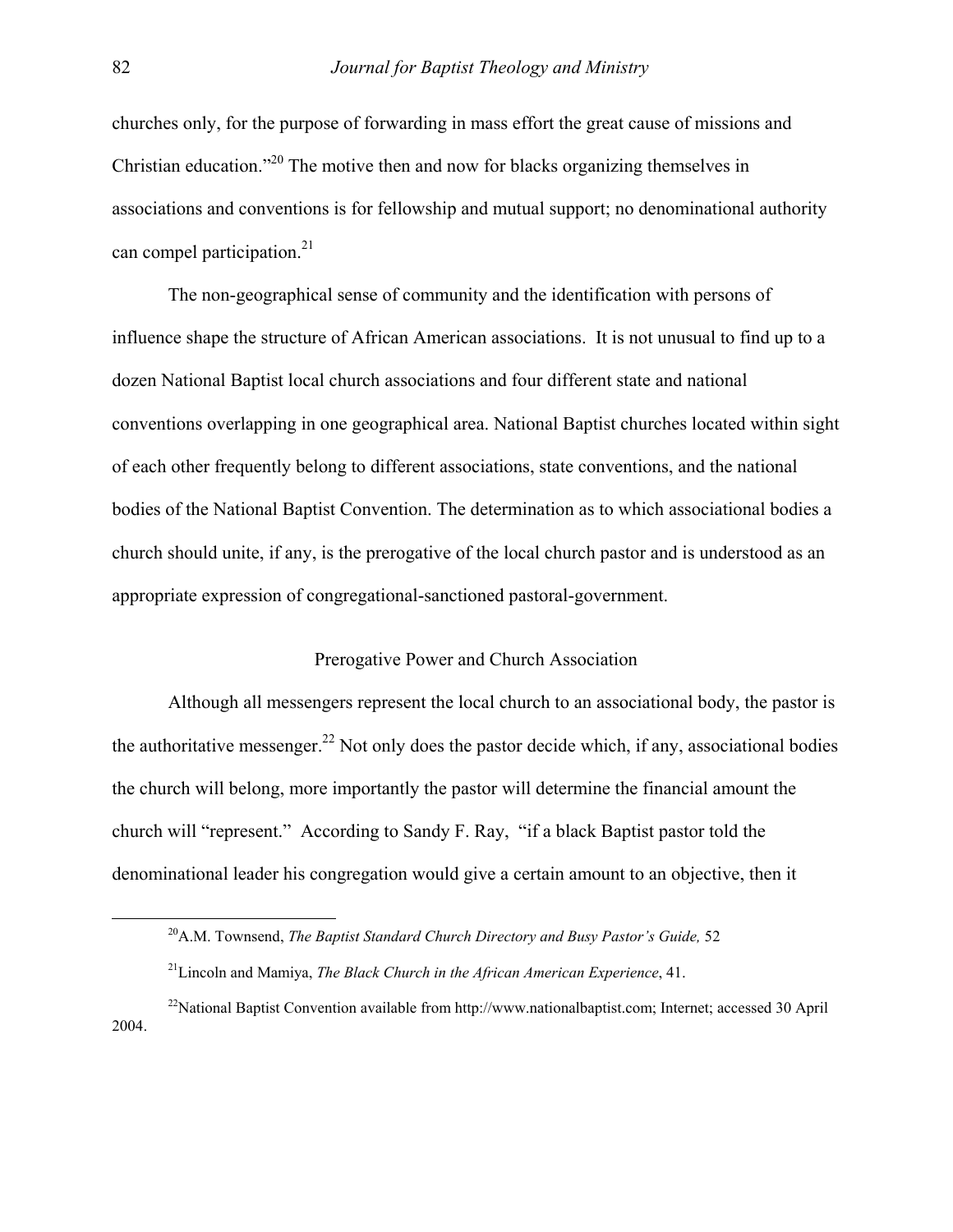would be forthcoming, but if the pastor said he had to meet with his officers, that meant the pastor was not planning to contribute." $^{23}$ 

 A National Baptist person of influence within an associational body (convention presidents and officers, district moderators, association moderators) can exercise a certain degree of control over an individual pastor through the benefaction system of high-status appointment to various boards and committees. Individual pastors, however, have the option of not participating in that associational body. Since the National Baptist associations are so loosely attached and local churches largely autonomous, the pastor can move the congregation's membership with any associational body with relative ease (this is especially true when compared to congregational membership with associational bodies within the Southern Baptist Convention). <sup>24</sup>

 The relative ease with which the National Baptist pastor can associate the congregation has lead to the dual alignment of some local black Baptist church with both a National Baptist and a predominately Anglo Southern or American Baptist Convention. Many National Baptist leaders discourage dual alignments; however, these leaders have no power to prevent these relationships. The only recourse available to dissuade dual alignments (or for that matter, any decision of a pastor) is to ostracize that local church pastor.<sup>25</sup> Since the African American Baptist pastor is granted considerable power to conduct the affairs of an autonomous church, the pastor neither needs nor seeks any permission from any external church association to associate or disassociate with any local, state, or national body.<sup>26</sup> It is the prerogative power of the pastor.

<span id="page-9-3"></span> $^{26}$ Lincoln, 42.

<span id="page-9-0"></span> <sup>23</sup>Massey and McKinney*, Church Administration in the Black Perspective,* 87.

<span id="page-9-1"></span><sup>24</sup>Lincoln and Mamiya, *The Black Church in the African American Experience*, 43.

<span id="page-9-2"></span><sup>25</sup>Massey and McKinney*, Church Administration in the Black Perspective,* 88.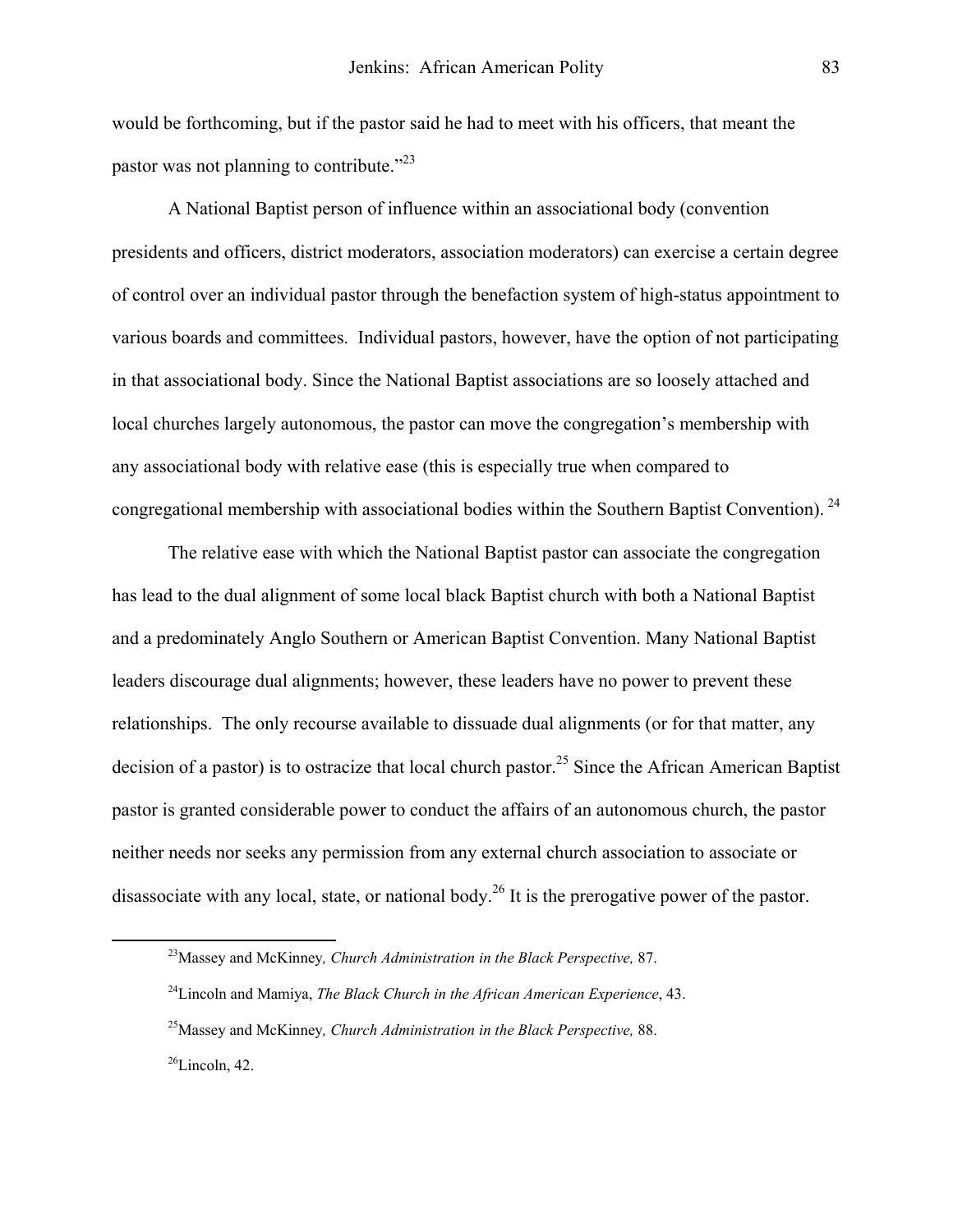### **Checks and Balances**

The authority of African American Baptist pastors may seem without boundaries to the outside observer if the system of checks and balances commonly practiced in the African American Baptist church is unknown. One way that the authority of the African American pastor is kept in check is the manner in which the pastor receives compensation during the first five to ten years of ministry at a local church. The formula for pay is roughly as follows: one-half from the congregation, one-fourth from interchurch fellowships, and one-fourth from the annual anniversary of the pastor. The fourth that is received from interchurch fellowships—preaching at other churches for special occasions—is related to the ability of the pastor to establish a community of influence as well as the development of preaching skills. An amount equivalent to one fourth of the salary is given to the pastor once a year at the time of the anniversary of the call of the pastor to serve the local congregation. This anniversary is called Annual Day.

The Annual Days program ministry evolved from the Dues System in which each family or adult was asked to give a fixed amount of money annually at scheduled worship events— Annual Days.<sup>27</sup> These Annual Days form the core activities of the ministry of most African American Baptist churches. The impact of these annual days upon the expectation of African Americans for what a church should look and feel like cannot be overstated. Annual Days not only include the Pastor's Anniversary, but also include the Church Anniversary, Men's Day, Women's Day, Friends and Family Day, and other designated occasions. Recently added to the Annual Days are the Martin Luther King Birthday and Black History Month Observances. Of paramount in importance to the life of the African American Baptist church, however, is the Pastor's Anniversary.

<span id="page-10-0"></span> <sup>27</sup>Jim Culp, Hal Hopkins, Alexander Lyman, and George McCutcheon, *Ministering Together: A Guide for Developing and Promoting the Budget in Black Churches* (SBC Stewardship Commission NSB-1).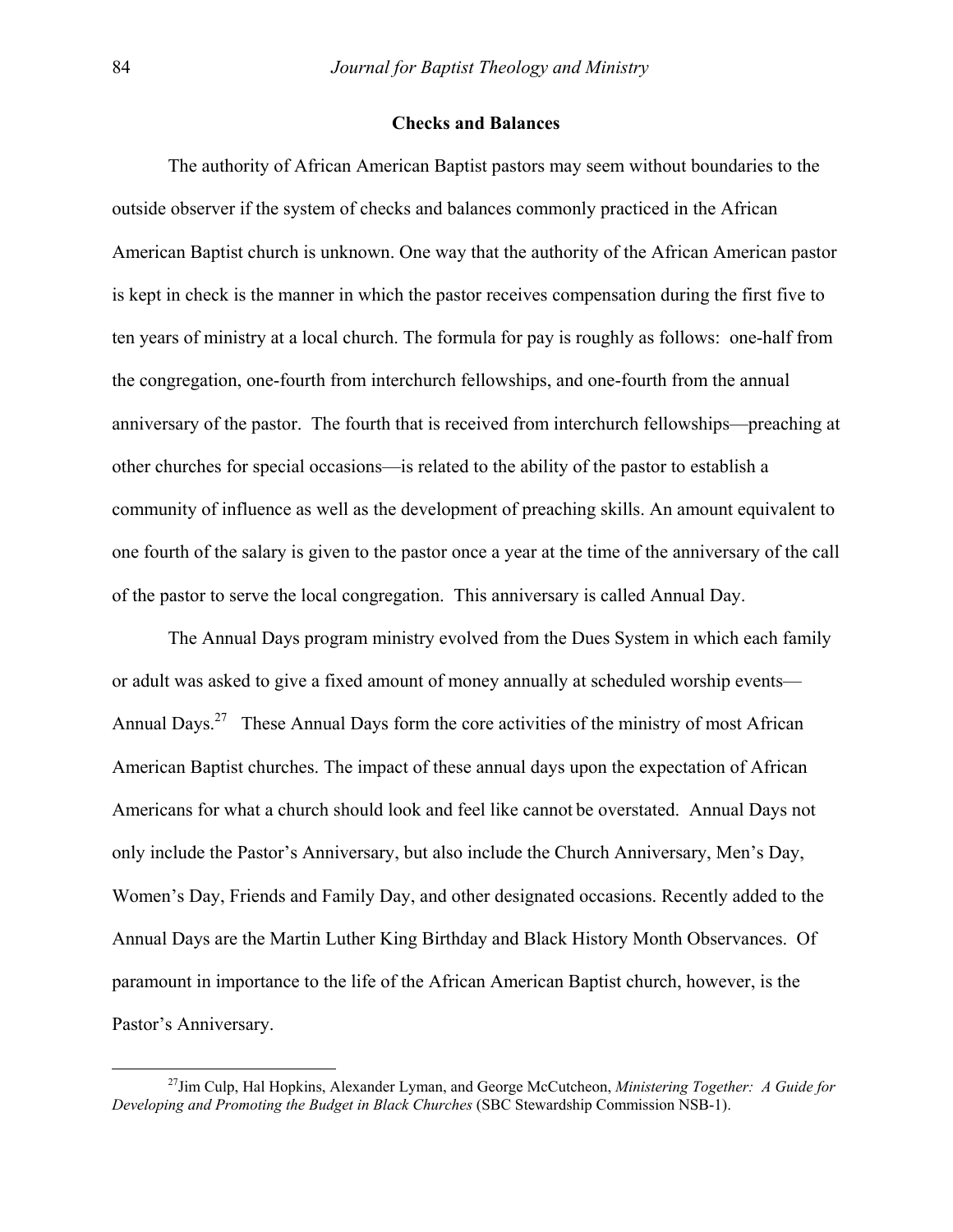Benjamin Baker describes the pastor's anniversary as an appreciation service for the pastor that is both a celebration and confirmation.<sup>28</sup> What is being confirmed by pocket book vote is the desire of the congregation for the pastor to remain the pastor. The anniversary of an African-American pastor is in fact a church wide referendum on the ministry of the pastor.

The authority of the African American pastor to associate or disassociate with external associational bodies is kept in check by the only body that the pastor is accountable to—the local church. To the outside observer, the exercise of prerogative power may seem to make the pastor "law." The ultimate final authority, however, rests in the hand of the members of the congregation. The congregation can express their displeasure with a pastor by the denial of the office of the pastor through a vote of the church or the exercise the power of secession individual or groups leaving the congregation.[29](#page-11-1) 

Since it is often difficult to remove an African American Baptist pastor by vote of a church, secession is more the norm used by the church to curb the prerogative power of the pastor. Unlike Anglo Baptist churches, secessions or "splits" within National Baptist churches are rarely done over doctrinal issues.<sup>30</sup> The patterns of naming churches that result from splits reveal the purpose of those splits—Hope Baptist, New Hope Baptist, Greater Hope Baptist, Greater New Hope Baptist, Greater Hope Baptist #2. This pattern of naming signals to the community that there is no change in basic doctrine, style of worship, or program ministries; the change is in leadership and "followship." Church splits can occur in which the pastor either stays at the church while a group leaves and establishes a new church, or the pastor leaves the church

<span id="page-11-0"></span> <sup>28</sup>Benjamin Baker, *Special Occasions in the Black Church* (Nashville: Broadman Press 1989), 93.

<span id="page-11-2"></span><span id="page-11-1"></span><sup>29</sup>Lincoln and Mamiya, *The Black Church in the African American Experience*, 42.

 $30$ The advent of the Full Gospel Baptist Churches, spits from National Baptist churches, during the 1980's were rare splits over doctrine issues.